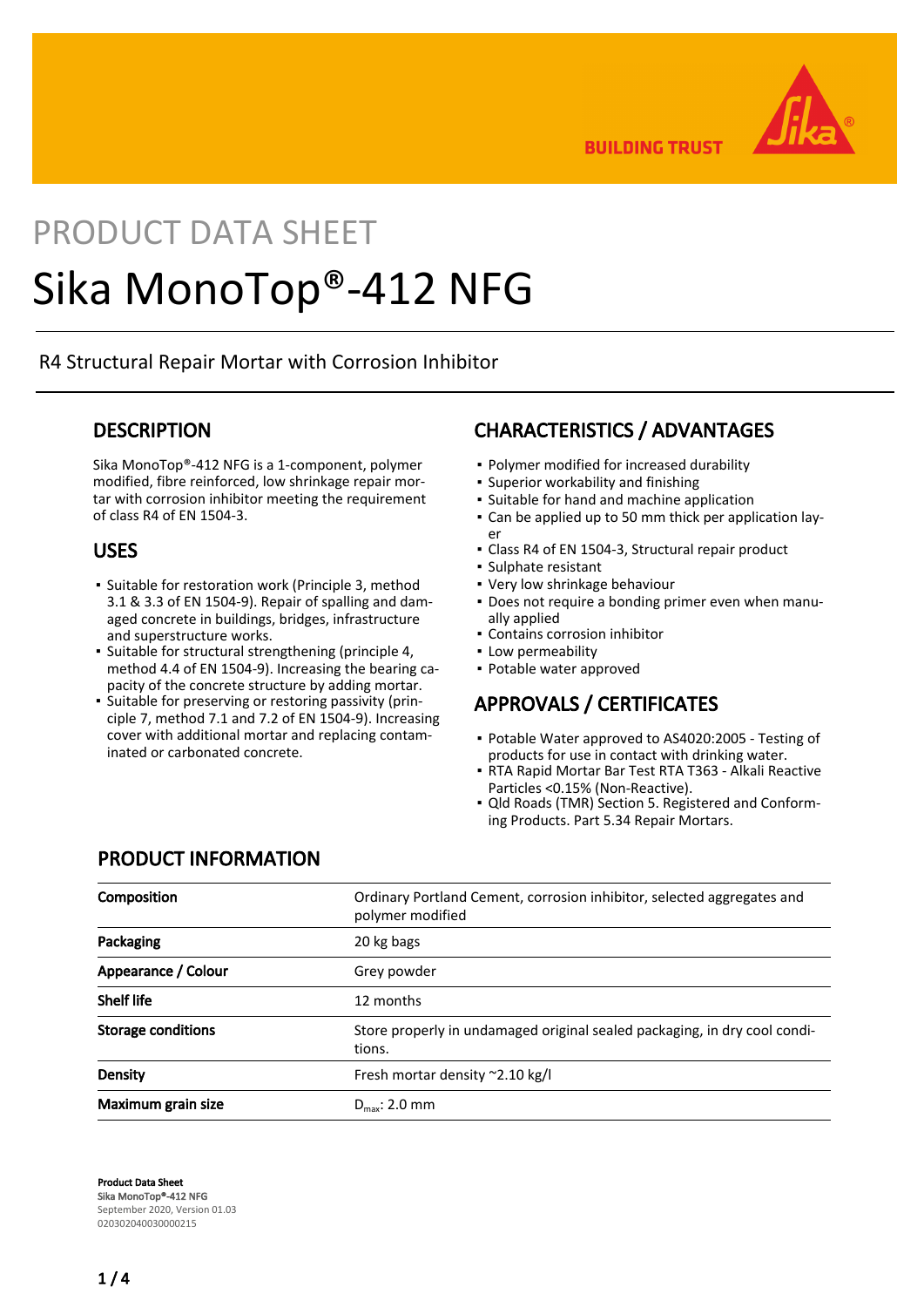### TECHNICAL INFORMATION

| Compressive strength                 | 1 day                                                                                                                         | $~\sim$ 15 MPa                | (AS 1478.2:2005)   |
|--------------------------------------|-------------------------------------------------------------------------------------------------------------------------------|-------------------------------|--------------------|
|                                      | 7 days                                                                                                                        | $\sim$ 40 MPa                 |                    |
|                                      | 28 days                                                                                                                       | $\sim$ 50 MPa                 |                    |
|                                      | Material and curing conditions at 23°C / 50% r.h.<br>Above results based on 50mm x 50mm cubes @ 2.8 litres water per 20kg bag |                               |                    |
| Modulus of elasticity in compression | $\approx$ 35 GPa @ 56 Days                                                                                                    |                               | (AS 1012.17)       |
| Tensile strength in flexure          | 1 dav                                                                                                                         | $\sim$ 3.0 MPa                | (ASTM C 348)       |
|                                      | 7 days                                                                                                                        | $\approx$ 7.0 MPa             |                    |
|                                      | 28 days                                                                                                                       | $\approx$ 8.0 MPa             |                    |
| Tensile strength                     | ~ 6 MPa at 28 days (Indirect Tensile)                                                                                         |                               | (AS 1012.10)       |
| Tensile adhesion strength            | $\approx$ 2.0 MPa                                                                                                             |                               | (EN 1542)          |
| Shrinkage                            | $\sim$ 600 $\mu$ m/m at 23°C / 50% relative humidity at 28 days                                                               |                               | (AS 2350.13:2006)  |
| Restrained shrinkage / expansion     | $\approx$ 2.0 MPa                                                                                                             |                               | (EN 12617-4)       |
| Capillary absorption                 | $2.0 \times 10^{-4}$ mm/ <sub>v</sub> s                                                                                       |                               | (ASTM C 1585)      |
| Chloride ion diffusion resistance    | 7.55 E-12 (m2/s)                                                                                                              |                               | (NT443)            |
| <b>Electrical resistivity</b>        | 7 days                                                                                                                        | $\sim$ 12,000 $\Omega$ .cm    | (FM 5-578)         |
|                                      | 28 days                                                                                                                       | $\approx$ 33,000 $\Omega$ .cm | 50mm Probe Spacing |
|                                      | 56 days                                                                                                                       | $\sim$ 47,000 $\Omega$ .cm    |                    |
|                                      | 90 days                                                                                                                       | $^{\sim}$ 51,000 Ω.cm         |                    |

### SYSTEMS

System structure Sika MonoTop®-412 NFG is part of the range of Sika mortars complying with the relevant part of European Standard EN 1504 and comprising of: Bonding Primer / Reinforcement Corrosion Protection Sika MonoTop®-910 N Normal Use SikaTop® Armatec® 110 EpoCem® Demanding applications Repair Mortar Sika MonoTop®-412 NFG Class R4 concrete repair hand and machine applied Levelling Mortar Sika MonoTop®-723 N<br>Sikagard®-720 EpoCem® Demanding Demanding applications

### APPLICATION INFORMATION

| <b>Mixing ratio</b>     | 2.7 to 3.0 litres of water for 20 kg powder                                                                                                   |
|-------------------------|-----------------------------------------------------------------------------------------------------------------------------------------------|
| Consumption             | This depends on the substrate roughness and thickness of layer applied. As<br>a guide, $\sim$ 19 kg of powder per cm thick per m <sup>2</sup> |
| <b>Yield</b>            | 20 kg of powder yields approximately 11.0 litres of mortar                                                                                    |
| Layer thickness         | min. 6 mm / max. 50 mm                                                                                                                        |
| Ambient air temperature | +5 °C minimum; +30 °C maximum                                                                                                                 |
| Substrate temperature   | +5 °C minimum; +30 °C maximum                                                                                                                 |

Product Data Sheet Sika MonoTop®-412 NFG September 2020, Version 01.03 020302040030000215



**BUILDING TRUST**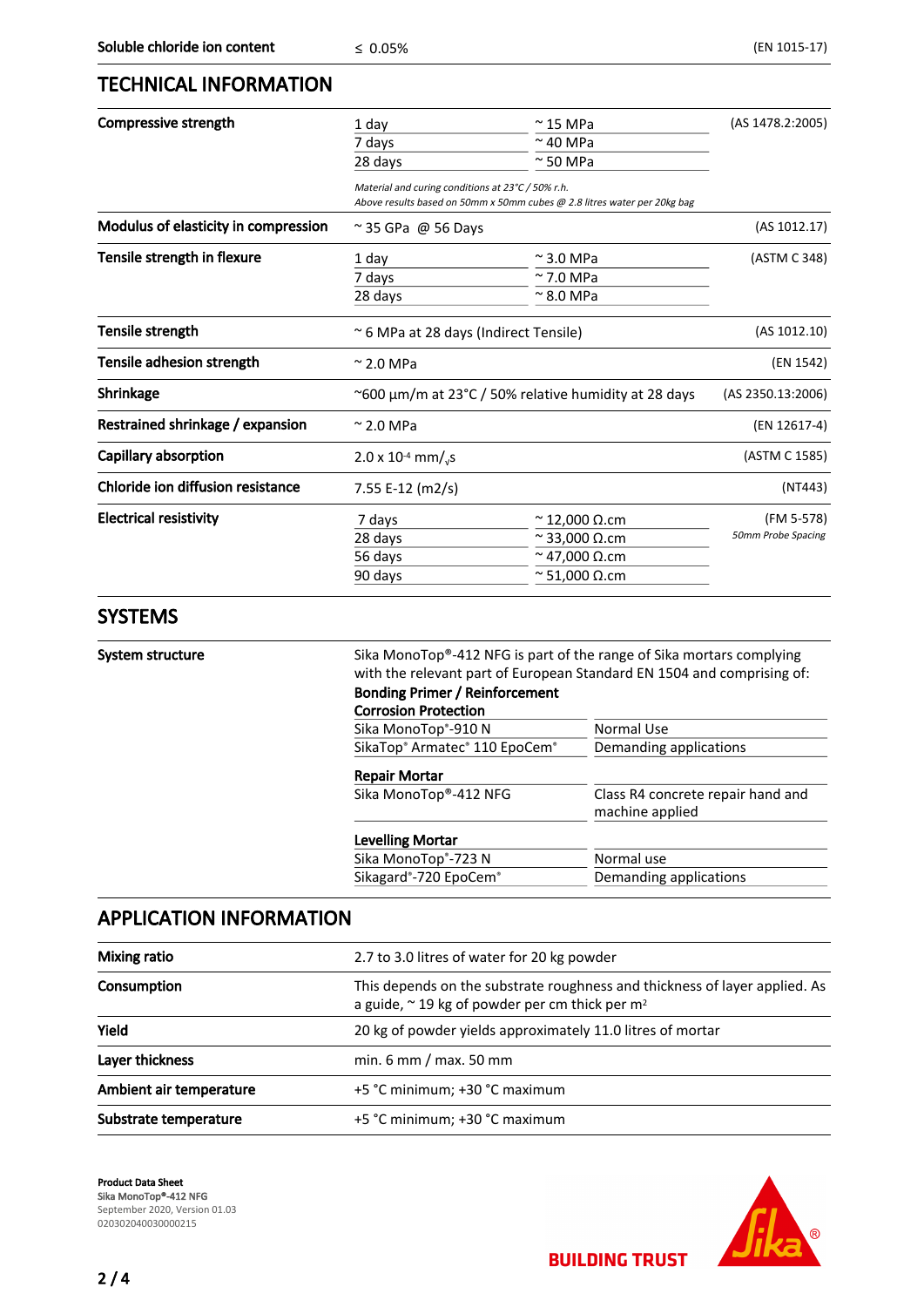### APPLICATION INSTRUCTIONS

### SUBSTRATE QUALITY / PRE-TREATMENT

#### Concrete:

The concrete shall be thoroughly clean, free from dust, loose material, surface contamination and materials which reduce bond or prevent suction or wetting by repair materials. Delaminated, weak, damaged and deteriorated concrete and where necessary sound concrete shall be removed by suitable means. Steel Reinforcement:

Rust, scale, mortar, concrete, dust and other loose and deleterious material which reduces bond or contributes to corrosion shall be removed. Surfaces shall be prepared using abrasive blast cleaning techniques or high pressure water-blasting to Sa 2 (ISO 8501-1) Reference shall be made to EN1504-10 for specific requirements.

#### MIXING

Sika MonoTop®-412 NFG can be mixed with a low speed (< 500 rpm) hand drill mixer or for machine application, using a force action mixer 2 to 3 bags or more at once depending the type and size of mixer. In small quantity, Sika MonoTop®-412 NFG can also be manually mixed.

Pour the recommended water in a suitable mixing container. While stirring slowly, add the powder to the water and mix thoroughly at least for 3 minutes to the required consistency.

### APPLICATION

#### Bonding Primer:

On a well prepared and roughened substrate a bonding primer is generally not required for this product. When a bonding primer is required, refer to the System Information above for compatible Sika products and refer to the relevant Product Data Sheet for instructions. All small amount of Sika MonoTop®-412 NFG can also be mixed slightly wetter than normal and used as a scratch coat to promote adhesion of the repair mortar to the substrate. Any bonding primer shall be applied on a pre-wet substrate in saturated surface dry (SSD) condition and subsequent application of the repair mortar shall be applied wet on wet with the bonding primer.

Reinforcement Corrosion Protection:

Where a reinforcement coating is required the application of a repair mortar shall be applied wet on dry with the reinforcement corrosion protection. Refer to the System Information above for compatible Sika products and refer to the relevant Product Data Sheet for more detailed information about the reinforcement corrosion product.

Sika MonoTop®-412 NFG can be applied either manually using traditional techniques or mechanically using

Product Data Sheet Sika MonoTop®-412 NFG September 2020, Version 01.03 020302040030000215

wet spray equipment. Thoroughly pre-wet the prepared substrate a recommended 2 hours before application. Keep the surface wet and maintain in SSD condition. The surface shall appear a dark matt appearance without glistening and surface pores and pits shall not contain water.

When manually applying first make a scratch coat by firmly scrapping the repair mortar over the substrate surface to form a thin layer and fill any pores or pits in the surface. Ensure the whole surface to be repaired is covered by the scratch coat. Build up layers from bottom to top by pressing mortar well into the repair area. The surface can be finished according to the requirements using a float while wet or with a relevant rough-cast tool as soon as the mortar has started to stiffen.

### CURING TREATMENT

Protect the fresh mortar immediately from premature drying using an appropriate curing method e.g. curing compound, moist geotextile membrane, polythene sheet etc.

### CLEANING OF EQUIPMENT

Clean all tools and application equipment with water immediately after use. Hardened material can only be mechanically removed.

### IMPORTANT CONSIDERATIONS

- Refer to the Method Statement for Concrete Repair using Sika MonoTop® system for more information regarding substrate preparation or refer to the recommendations provided in EN 1504-10
- Avoid application in direct sun and/or strong wind.
- Do not add water over recommended dosage
- Apply only to sound, prepared substrate
- Do not add additional water during the surface fin-▪ ishing as this will cause discolouration and cracking
- **Protect freshly applied material from freezing**

# BASIS OF PRODUCT DATA

All technical data stated in this Product Data Sheet are based on laboratory tests. Actual measured data may vary due to circumstances beyond our control.

# LOCAL RESTRICTIONS

Please note that as a result of specific local regulations the declared data for this product may vary from country to country. Please consult the local Product Data Sheet for the exact product data.